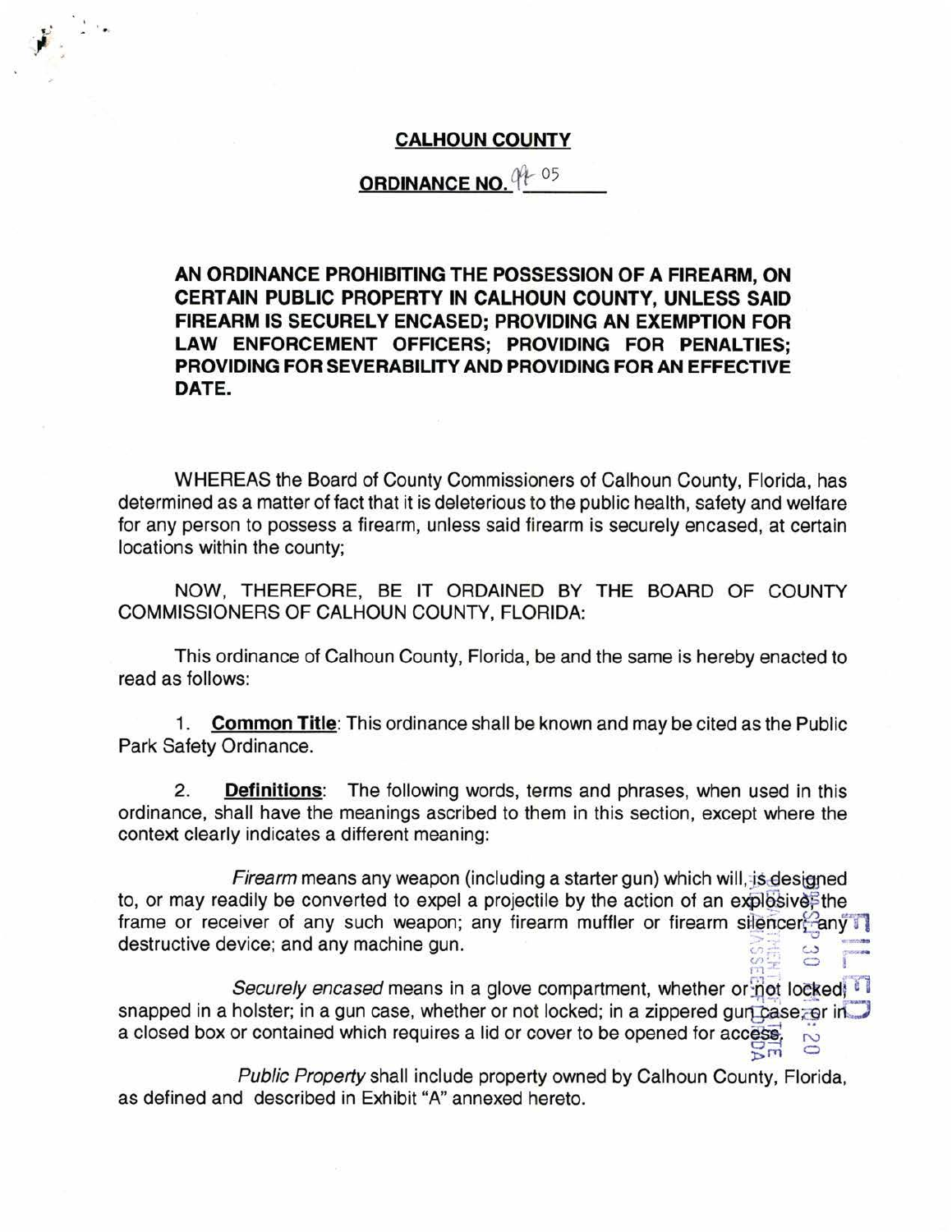3. It shall be unlawful for any person, except law enforcement officers, to posses a firearm on any public property as defined herein, unless said firearm is securely encased.

4. **Penalties:** Any person who violates any provision of this ordinance shall be guilty of a misdemeanor of the second degree, punishable as provided by general law, by imprisonment for a term of 60 days and/or a fine of \$500.00.

5. **Severability Clause:** If any section, subsection, paragraph, sentence, clause or phrase of this ordinance is held, for any reason, to be unconstitutional, void or invalid, the validity of the remaining portion of this ordinance shall not be affected thereby.

6. **Effective Date:** This ordinance shall take effect upon its passage by a majority vote of the Board of County Commissioners in and for Calhoun County, Florida, after due notice and publication, in the regular meeting on the  $21ST$  day of SEPTEMBER 1999.

ADOPTED THIS THE  $\_\_$  21ST \_ DAY OF \_ SEPTEMBER \_\_\_. 1999, BY A VOTE OF  $5$  TO  $0$  .

BY:

BOARD OF COUNTY COMMISSIONERS CALHOUN COUNTY, FLORIDA

Duane Capps, Chairman

**ATTEST** 

Willie D. Wise, Clerk

*..* : .

 $\cdot$  .